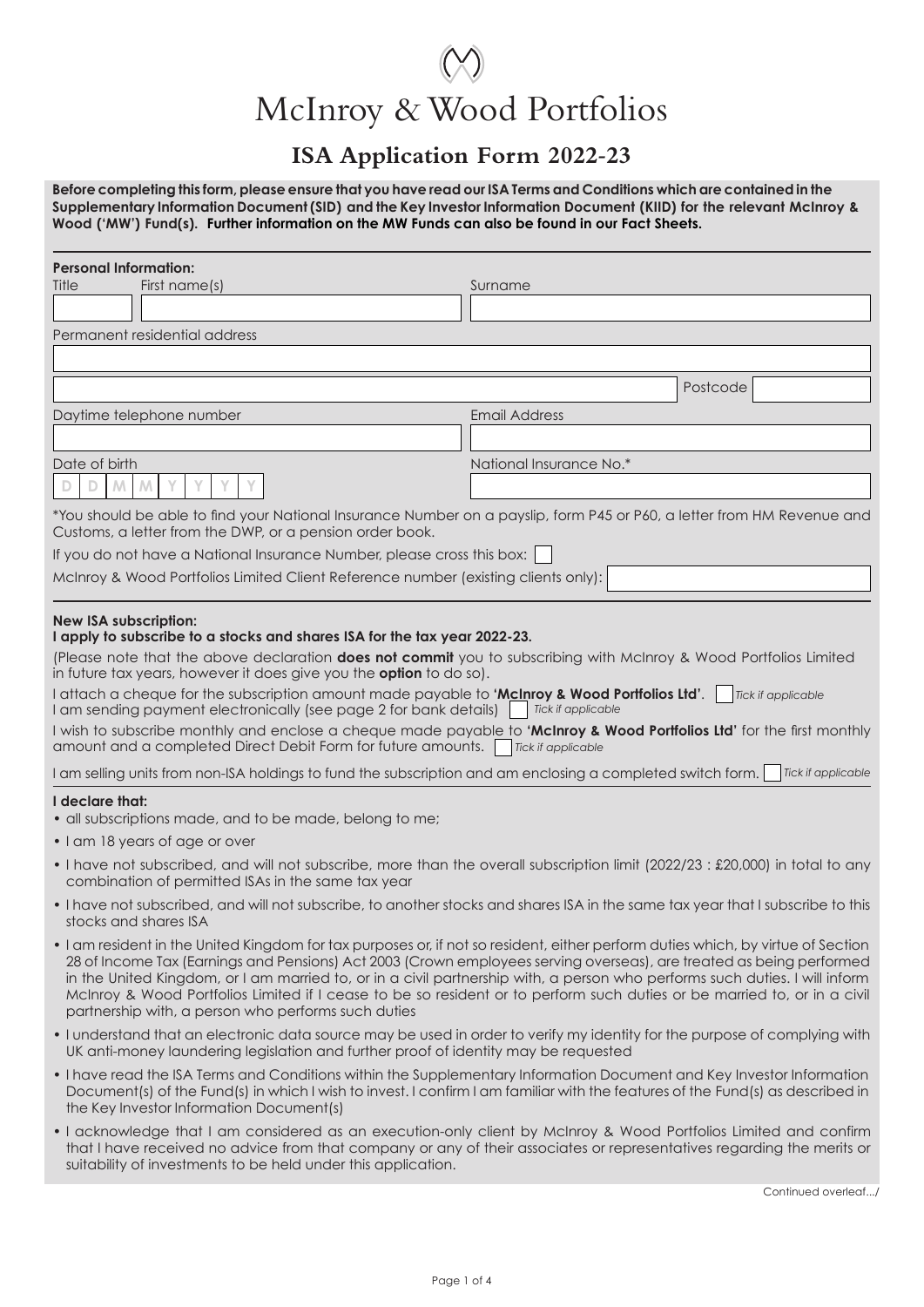#### **I authorise McInroy & Wood Portfolios Limited:**

- to receive my cash subscription and to hold my ISA investments, dividends and any other rights or proceeds in respect of those investments
- to make on my behalf any claims to relief from tax in respect of ISA investments

#### **Investment instructions:**

If you are switching into an ISA from an existing unit trust holding, and have completed section B in the Fund Switch Form, you do NOT require to complete this section.

I hereby instruct you to invest in the undernoted MW Fund(s) in my ISA:

|                                                           | <b>SEDOL</b>   | Lump Sum<br>Amount<br>(minimum initial  | <b>Monthly Saving</b><br>Amount<br>minimum £100 | Income<br>Please tick as appropriate |                                 |  |  |
|-----------------------------------------------------------|----------------|-----------------------------------------|-------------------------------------------------|--------------------------------------|---------------------------------|--|--|
| <b>Fund</b>                                               |                | investment amount<br>$£1,000$ per fund) | per fund)                                       | Re-invest                            | <b>Remit to bank</b><br>account |  |  |
| <b>MW Balanced Fund</b><br><b>Personal Class</b>          | B7RRJ16        | £                                       | £                                               |                                      |                                 |  |  |
| MW Income Fund<br><b>Personal Class</b>                   | <b>B8KQRW4</b> | £                                       | £                                               |                                      |                                 |  |  |
| <b>MW Smaller Companies</b><br><b>Fund Personal Class</b> | B8NC4D9        | £                                       | £                                               |                                      |                                 |  |  |
| <b>MW Emerging Markets</b><br><b>Fund Personal Class</b>  | B7SKS40        | £                                       | £                                               |                                      |                                 |  |  |
|                                                           | <b>TOTAL</b>   | £                                       | £                                               |                                      |                                 |  |  |

**If you do not tick either option, your income will be reinvested.**

#### **Bank details and payment methods**

Payment is required prior to dealing and can be made by electronic transfer or submitting a cheque with the completed application form. For UK anti-money laundering purposes, we require the applicant's bank account details. Unless someone else is purchasing the units for you, this must be the account from which payment for the units is being made, whether by electronic transfer, direct debit or cheque. We will pay the proceeds from the sale of units and any income distributions to this account. We may verify your bank account details electronically before making any settlement or distribution payments to it. We cannot make payments to a third party.

| <b>Account Name</b>                                                                       |          |
|-------------------------------------------------------------------------------------------|----------|
|                                                                                           |          |
| <b>Bank/Building Society Name</b>                                                         |          |
|                                                                                           |          |
| Address                                                                                   |          |
|                                                                                           |          |
|                                                                                           |          |
|                                                                                           | Postcode |
| Sort Code<br><b>Account Number</b>                                                        |          |
| Place tick all applicable payment methods and complete the relevant sections 1 to 4 below |          |

**Please tick all applicable payment methods and complete the relevant sections 1 to 4 below.** 

| Electronic payment                  | J. | <b>Cheave</b> |  |
|-------------------------------------|----|---------------|--|
| Direct debit (monthly savings only) |    | Giff          |  |

**Note: Any bank charges we incur in relation to receipt of funds by any of the payment methods noted above will be netted off the amount invested shown above.**

**1. Electronic payments:** Please note that McInroy & Wood is unable to make a collection from your account and you must instruct your bank to transfer payment to us prior to dealing. Please send electronic payments with your name as the payment reference to the following account:

*Account Name*: McInroy & Wood Portfolios Ltd Client Money Account *Account Number*: 44024819 *Sort Code:* 60-00-01

**2. Direct debit mandate:** The mandate (page 4) must be completed if you would like to make **monthly savings** payments Direct debits are collected on the 1st of the month.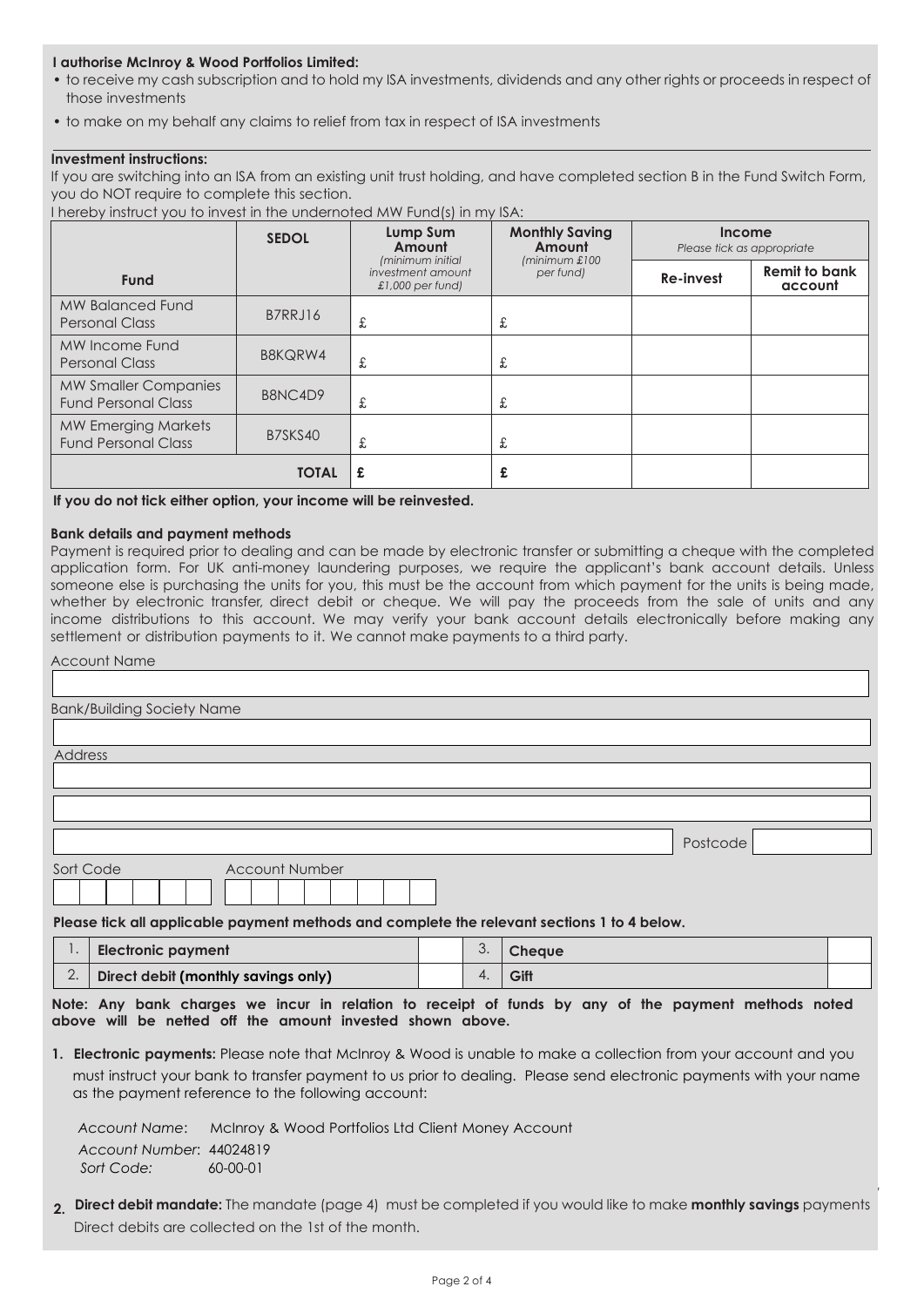**3. Cheque:** Please make the cheque payable to **"McInroy & Wood Portfolios Ltd".** Unless someone else is purchasing the units for you, the cheque must be drawn on your account detailed above.

**4. Gift:** If someone else is purchasing units for you, in your name as a gift, they must complete this section with their details.

| <b>FUILINAILLE</b>                                     |                                                                            |          |
|--------------------------------------------------------|----------------------------------------------------------------------------|----------|
|                                                        |                                                                            |          |
| Address                                                |                                                                            |          |
|                                                        |                                                                            |          |
|                                                        |                                                                            |          |
|                                                        |                                                                            | Postcode |
| Date of Birth<br>Y<br>$D$ $M$ $M$<br>$\mathbb{D}$<br>Y |                                                                            |          |
| Signature                                              |                                                                            |          |
|                                                        | Date<br>M<br>$\sqrt{}$<br>$\mathcal{N}$<br>$\mathbb D$<br>D<br>M<br>V<br>V |          |
|                                                        |                                                                            |          |

#### **Using your personal information**

Full Name

The personal information which you provide within this application form will be stored and used to help administer your investment in the fund(s). This may include the transfer of your personal information to our business partners and service providers, who assist in the administration of the funds. Their processing may be located outside of the European Economic Area.

The processing of your personal information will be carried out in accordance with our group Privacy Policy, which you can access at the foot of our homepage on our website (www.mcinroy-wood.co.uk). Please read our Privacy Policy as it sets out your rights with respect to any personal information we collect from or about you and explains in more detail how we use that information to administer your investment.

#### Keeping you informed

We would like to use your personal information to enable us to keep in touch and to send you other information which we think may be of interest to you. Such information could include our 'occasional articles' and information about events we hold. Under data protection legislation we require your explicit consent to use your personal information for these purposes. If you would like us to keep you informed in this way, please tick the box below.

I consent to McInroy & Wood using my personal information to keep in touch and to send me other information which may be of interest to me, such as your 'occasional articles' and information about your events. (Please tick the box.):

#### **I declare that this application form has been completed to the best of my knowledge and belief.**

| Signed | Date   |  |        |     |  |            |  |               |
|--------|--------|--|--------|-----|--|------------|--|---------------|
|        | $\sim$ |  | $\sim$ | IV. |  | $\sqrt{ }$ |  | $\mathcal{M}$ |
|        |        |  |        |     |  |            |  |               |
|        |        |  |        |     |  |            |  |               |

#### **Checklist:**

Before returning your ISA application form, please ensure that you have:

Completed your Personal Information

For lump sum contributions enclosed your cheque or Switch Instruction Form or instructed your electronic payment (using your name as a reference)

For regular monthly contributions **only**, enclosed your completed Direct Debit Form

Completed the Investment Instructions Box

Completed the Income Instructions Box if you wish to receive your ISA income

Reviewed the "Using your personal information" section above and confirmed or otherwise your consent as requested

Read and signed the declaration on the Form

Send the forms and cheque (if applicable) to: **McInroy & Wood Portfolios Ltd, Investor Administration, 64 St. James's Street, Nottingham, NG1 6FJ**

> McInroy & Wood Portfolios Ltd, Investor Administration, 64 St. James's Street, Nottingham, NG1 6FJ Tel: +44 (0)1620 825867

> > Registered in Scotland No. 116351. Registered Office: Easter Alderston, Haddington, East Lothian, EH41 3SF, UK Authorised and reg ulated by the Financial Conduct Authority